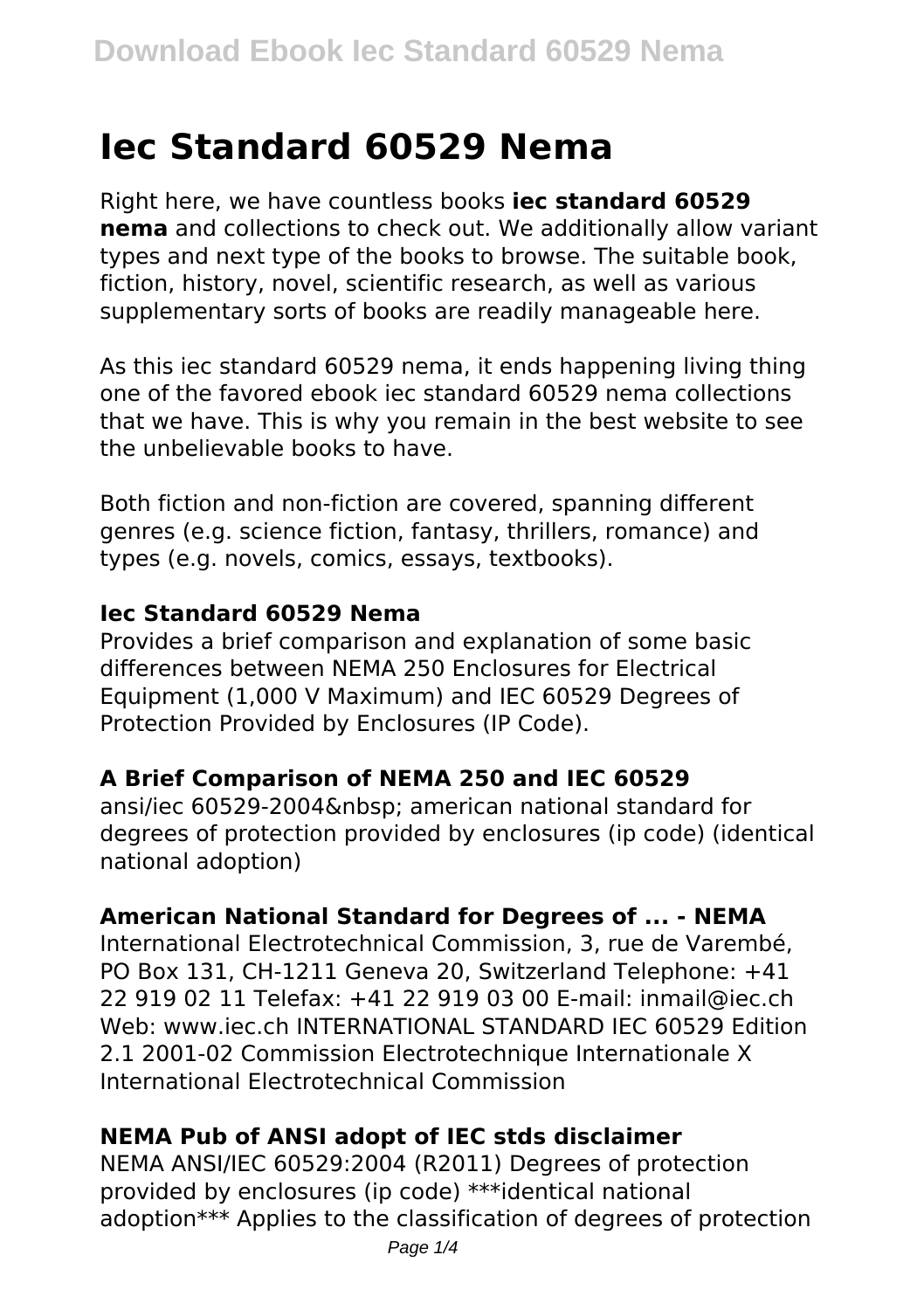provided by enclosures for electrical equipment with a rated voltage not exceeding 72.5 kV.

### **NEMA ANSI/IEC 60529:2004 (R2011) - Degrees of protection ...**

IEC 60529 / NEMA 250 - Degrees of Protection Package provides the classification of degrees of protection provided by enclosures for electrical equipment. IEC 60529 / NEMA 250 - Degrees of Protection Package also supplies descriptions and applications to design test criteria for enclosures.

#### **IEC 60529 / NEMA 250 - Degrees of Protection Package**

This Publication is intended to provide a brief comparison and explanation of some of the basic differences between NEMA Standard 250, Enclosures for Electrical Equipment (1000 Volts Maximum) and IEC Standard 60529, Degrees of Protection Provided by Enclosures (IP Code).

### **NEMA 250-IEC 60529 COMPAR - Engineering Standards**

NEMA provides a comparison of its NEMA 250 Enclosures for Electrical Equipment (1,000 V Maximum) and IEC 60529 Degrees of Protection Provided by Enclosures (IP Code) on its website. JEM cable assemblies and wire harnesses are manufactured to adhere to NEMA standards.

#### **IEC vs NEMA Standards: What's the Difference?**

The IEC 60529 test standard considers a rating of two as protection from solid objects greater than 12.5 mm. An IP of three means IP ingress protection against solid objects greater than 2.5 mm. Enclosures rated four offer protection from items that are solid objects greater than one mm.

### **IEC 60529 IP Code Testing | Keystone Compliance**

The protection of enclosures against ingress of dirt or against the ingress of water is defined in IEC529 (BSEN60529:1991). Conversely, an enclosure which protects equipment against ingress of particles will also protect a person from potential hazards within that enclosure, and this degree of protection is also defined as a standard.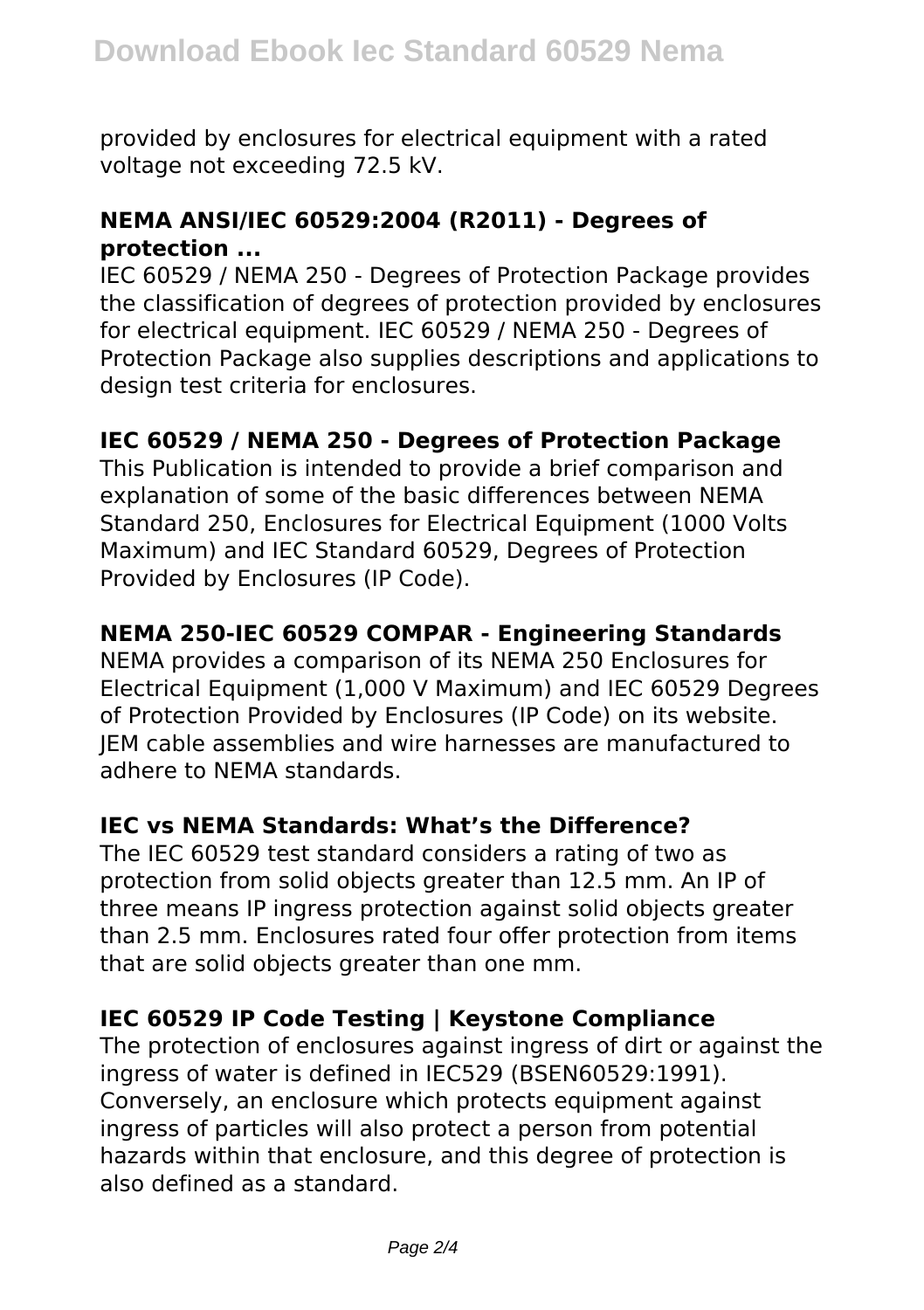## **IP Protection Degree (IEC 60529) Explained**

Read PDF Iec Standard 60529 Nema get the highly developed technology to make your PDF downloading completed. Even you don't want to read, you can directly close the compilation soft file and right to use it later. You can as a consequence easily get the folder everywhere, because it is in your gadget. Or gone brute in the office, this iec standard 60529 nema is

### **Iec Standard 60529 Nema - skinnyms.com**

Can the testing used to determine an IEC 60529 IP rating be correlated to NEMA dust and water performance testing? The NEMA 250 standard has correlation tables for this. The NEMA 250 standard is available from IHS, ANSI, and Techstreet. 13. How do the water test parameters compare between NEMA 250 hose testing and IEC 60529 IP hose testing?

### **NEMA FAQs: Enclosures**

The IP Code, or Ingress Protection Code, IEC standard 60529, sometimes interpreted as International Protection Code, classifies and rates the degree of protection provided by mechanical casings and electrical enclosures against intrusion, dust, accidental contact, and water. It is published by the International Electrotechnical Commission (IEC).

### **IP Code - Wikipedia**

The US ANSI (American National Standards Institute) and NEMA (National Electrical Manufacturer's Association) are members of IEC (IEC 60529) and contributed to its development. This standard is typically applied to commercial products and their ability to keep the environment from interfering with the operation of a product.

### **IEC 60529 - CVG Strategy**

NEMA ANSI/IEC 60529, 4th Edition, 2011 - Degrees of Protection Provided by Enclosures (IP Code)

#### **NEMA ANSI/IEC 60529 : Degrees of Protection Provided by ...**

Below is a brief description of the two types of dripping water tests included in ingress protection testing from IEC 60529. IPX1